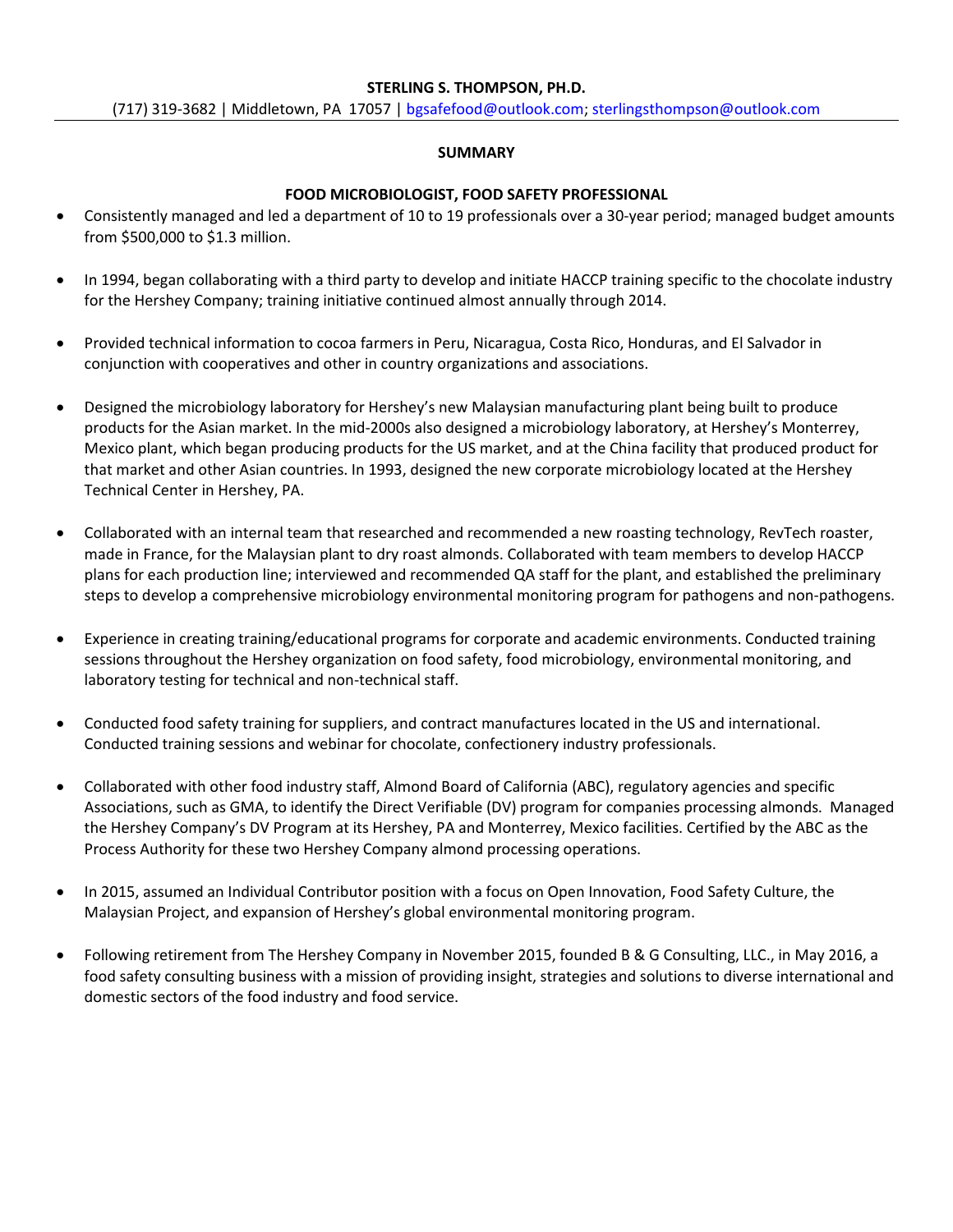### **PROFESSIONAL EXPERIENCE**

# **B & G SAFE FOOD CONSULTING, LLC, PRESIDENT (2016 - PRESENT)**

Independent Consultant providing consultation and training to diverse sectors of the food industry, and food service.

### **THE HERSHEY COMPANY,** Hershey, PA  **1985-2015**

*Hershey Fellow, Global Food Safety and Innovation* (2015) Global Quality & Regulatory Affairs Department. Assumed position as an Individual Contributor providing technical support to various staff throughout the Company; worked with Contract Manufacturers and Suppliers; identified potential new technologies that may have application in the manufacturing sector, laboratory analysis, product development, cleaning and sanitation, and managed environmental monitoring programs. Developed and executed special projects, and represented the company externally at professional meetings and on select scientific committees.

# *Hershey Fellow/Senior Manager, Microbiology Research & Services* (2005-2014)

Managed and coordinated QA microbiological services to all of Hershey's operations, (Domestic & International). Provided microbiological support to Research & Development projects/activities, and microbiology research projects (internal, external). Managed and coordinated the QA extraneous analysis services provided to suppliers, manufacturing operations, and several other Hershey customers/partners. Conducted an initial evaluation of the potential to produce two therapeutic, nutritious peanut butter products in Ghana to help eliminate malnutrition in children ages  $6 - 12$  years, which lead to the production of the products in 2015. Approximately 50,000 children benefited the first year. Developed and administered an annual budget and supervised staff (professionals, technicians). Continued to coordinate HACCP training for Hershey employees and initiated the inclusion of suppliers and Contract Manufacturers for the training.

# **Senior Manager, Microbiology ReS. & Services** (1994-2005)

Managed and coordinated QA microbiological services to all of Hershey's operating Divisions, microbiological support to Research & Development projects/activities, and microbiology research projects (internal, external). Managed and coordinated QA extraneous analysis services to suppliers, manufacturing operations, and several other Hershey customers/partners. Developed and administered an annual budget and supervised staff (professionals, technicians). Initiated HACCP training for Hershey staff in 1994 using a third-party organization, NFPA (now known as GMA) to facilitate the training. Through mid-2014 over 700 individuals were trained. As a HACCP trainer, conducted sessions for chocolate confectionery industry staff. One of the founding staff members for Hershey's first Diversity Council.

# *Manager, Microbiology Research* (1991-1994)

Managed the operation and activities of the Corporate Microbiology Research Department in support of Research & Development projects/activities (new products, line extensions, new technologies). In addition, provided technical support to all operating Divisions. Developed and administered an annual budget for a department of seven professionals. I was one of two staff members in Research & Development that established three Centers of Excellence: 1. Food Safety & Quality; 2. Chocolate Flavor; and 3. HACCP.

# *Group Leader, Microbiology Research* (1987-1991)

Responsible for planning, conducting, and supervising research related to food microbiology and food safety. Conducted microbiological studies on cacao bean fermentation. Worked with staff in the Biochemistry Department to correlate flavor development with fermentation practices and drying methods, and selected cacao clones. Coordinated in-house microbiology programs to support corporate activities/projects.

# *Senior Microbiologist, Microbiology Research* (1985-1987)

Evaluated rapid microbiological methods and automated systems. Conducted microbiology research on microflora associated with cacao bean fermentation. Planned and conducted several research projects, i. e. recommended techniques to isolate and identify *Listeria monocytogenes* and prepared an SOP; evaluated the Bactometer system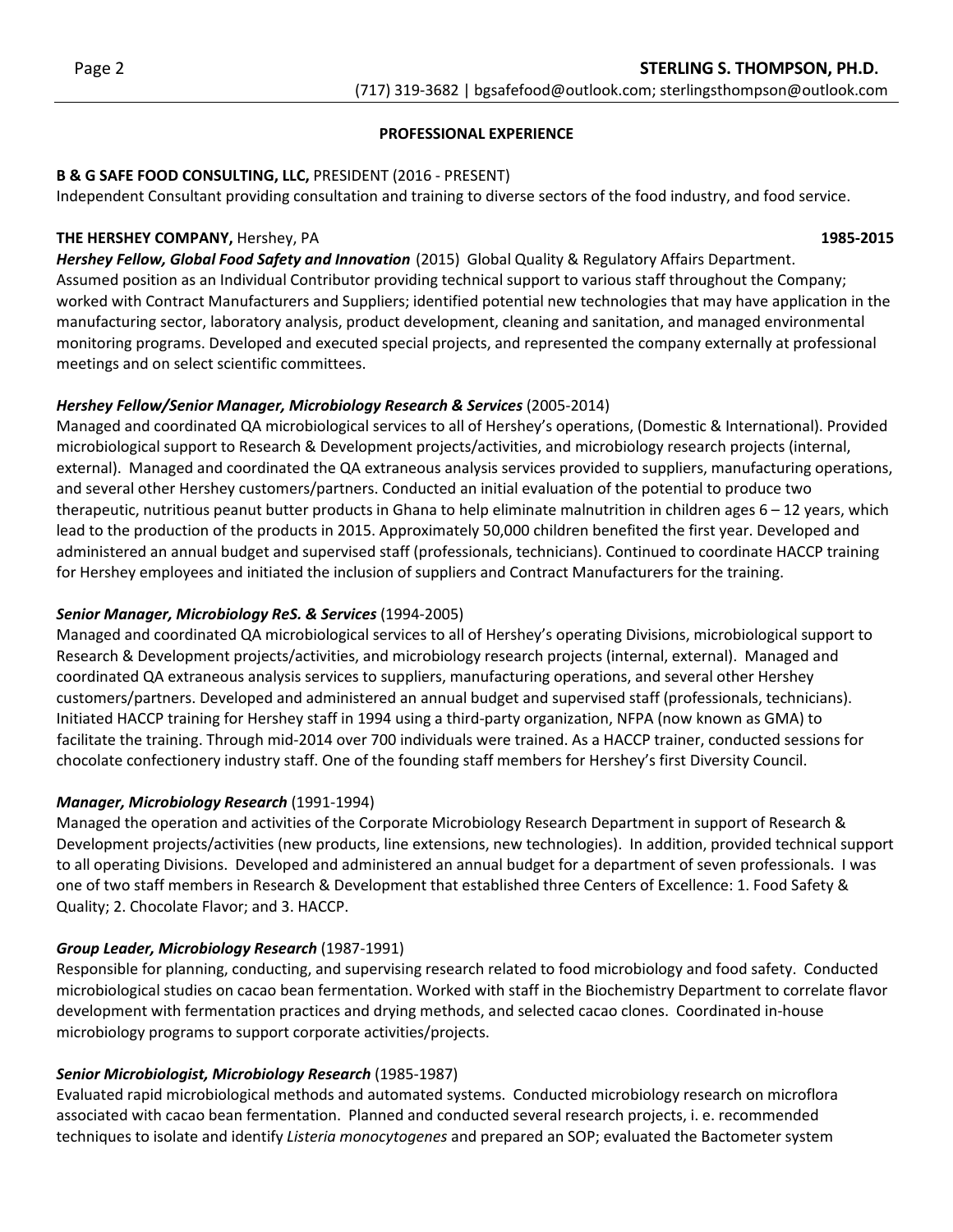applications; evaluated *Salmonella* identification kits, and *Campylobacter* methodologies. Provided technical information on optimizing cacao bean fermentation to researchers in Ecuador, Brazil, Belize, Granada, Venezuela, Trinidad, Costa Rica, Malaysia, Indonesia, and the United Kingdom.

#### **MICHIGAN STATE UNIVERSITY**

#### *Post-Doctoral Fellow, Michigan State University* (1984)

Department of Microbiology & Public Health, Michigan State University, East Lansing, MI Research: Isolation of enzymes involved in the synthesis of fatty acids in *Azotobacter vinelandii*.

#### **Instructor, Food Microbiology** (1980-1983)

Department of Food Science & Human Nutrition, Michigan State University, East Lansing, MI Taught food microbiology courses and laboratories, while completing Ph. D. degree, to undergraduate and graduate students. Courses: Food Microbiology, Food Safety and Microbiology, Microbiology of Foods, Food Processing, Food Toxicology. Collaborated with other faculty members on several research projects and supervised graduate students' research projects.

#### *Graduate Teaching/Research Assistant* (1973-1980)

Department of Food Science and Human Nutrition, Michigan State University, East Lansing, MI Assisted with laboratory courses and research projects in Food Microbiology, Food Safety, and Sanitation.

#### **OTHER EXPERIENCES**

| <b>Consultant</b>                                                                                                                                                                                                                                                                                                                                                                                                                               | $2000 - 2003$ |
|-------------------------------------------------------------------------------------------------------------------------------------------------------------------------------------------------------------------------------------------------------------------------------------------------------------------------------------------------------------------------------------------------------------------------------------------------|---------------|
| Neogen Corporation, Lansing, MI, member of a Scientific Advisory Committee                                                                                                                                                                                                                                                                                                                                                                      |               |
| 3-M Corporation, Minneapolis, MN                                                                                                                                                                                                                                                                                                                                                                                                                | $1996 - 2001$ |
| Microbiological Advisory Team, provided feedback on microbiological methods and equipment.                                                                                                                                                                                                                                                                                                                                                      |               |
| Denny's Restaurant Company, East Lansing, MI                                                                                                                                                                                                                                                                                                                                                                                                    | 1980 - 1982   |
| Provided food safety training related to the food service industry to all of Denny's regional and unit store managers.                                                                                                                                                                                                                                                                                                                          |               |
| Wendy's Restaurant, East Lansing, MI                                                                                                                                                                                                                                                                                                                                                                                                            | 1977 – 1978   |
| Provided guidelines and recommendations on proper cooking and hot holding of specific food items.                                                                                                                                                                                                                                                                                                                                               |               |
| Clinical Microbiologist, E.W. Sparrow Hospital, Lansing, MI                                                                                                                                                                                                                                                                                                                                                                                     | 1973 - 1980   |
| Isolated and identified microorganisms from a variety of human specimens. Other areas included: antibiotic sensitivity<br>studies, antibiotic serum assays, counter immunoelectrophoresis techniques, fluorescent microscopic techniques,<br>anaerobic bacteriology techniques, and laboratory quality control. Used the latest rapid, automated systems for<br>microbiological analyses; experience with Bactec and MS-2 microbiology systems. |               |
| Clinical Microbiology Specialist Henry Ford Hospital, Detroit, MI                                                                                                                                                                                                                                                                                                                                                                               | 1968 - 1969   |
| Isolated and identified microorganisms in human specimens using, at the time, the latest procedures and equipment.                                                                                                                                                                                                                                                                                                                              |               |

#### **EDUCATION**

Doctorate in Food Science, Michigan State University, East Lansing, MI. Dissertation: "Isolation, purification and immunological localization of an extracellular protease produced by *Pseudomonas fragi*."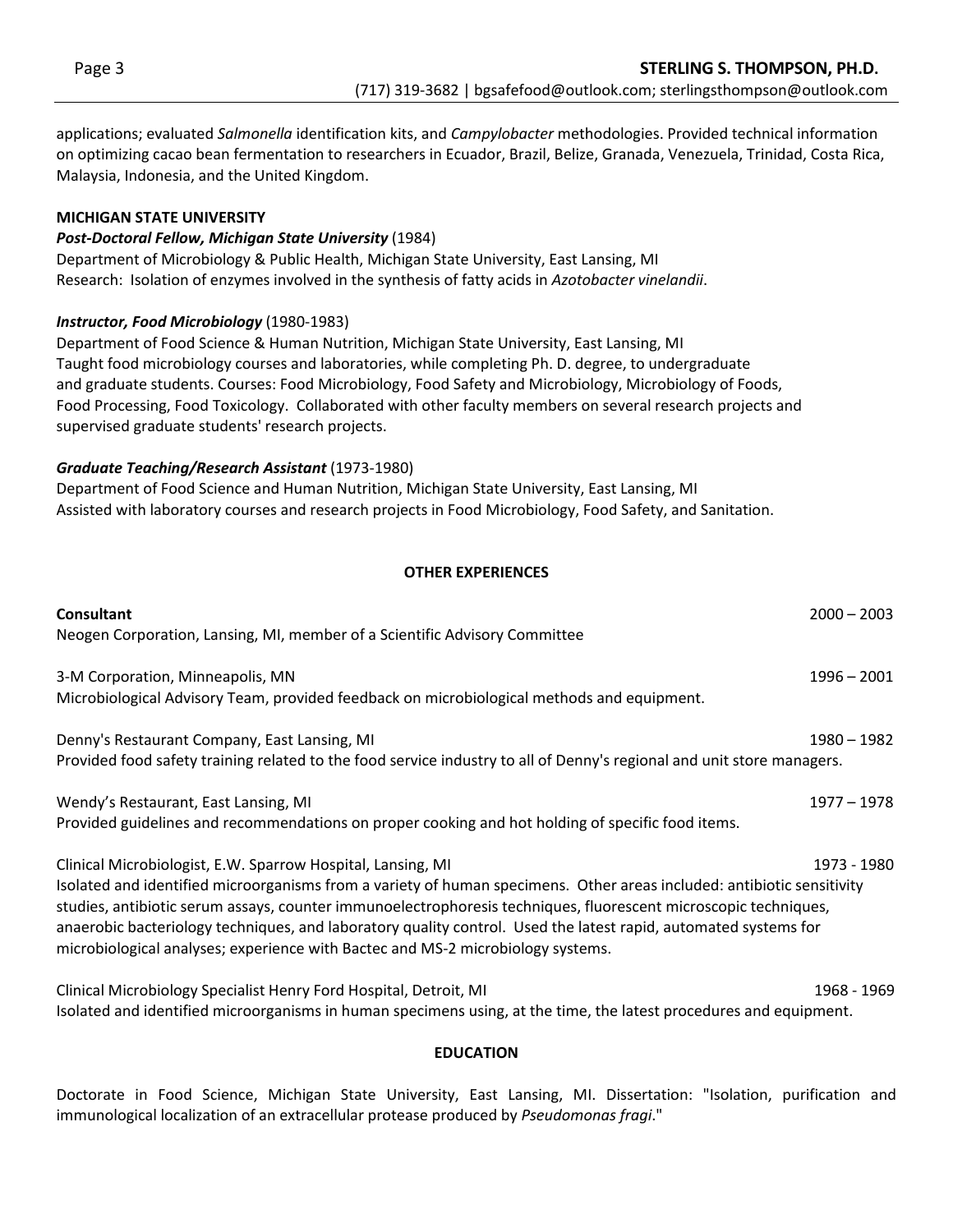Master of Science in Food Science, Michigan State University, East Lansing, MI. Thesis: "The Survival of *Escherichia coli, Micrococcus flavus*, and *Bacillus subtilis* during spray drying of skim milk and storage of skim milk powder."

Bachelor of Science in Biology, Minor in Chemistry, Tougaloo College, Tougaloo, Mississippi

### **MILITARY EXPERIENCE**

U.S. Army 1969 - 1971

Sergeant – Infantry; stationed in Georgia, Louisiana, Washington State, Germany, and served 11 months in South Vietnam, Honorable Discharge

# **MANUFACTURERS' TRADE ASSOCIATION AFFILIATIONS**

Grocery Manufacturers of America - Microbiology Working Group (1980 – 2005) International Life Science Institute-NF-Microbiology Committee (1988-1997) Grocery Manufacturers of America (formerly National Food Processors Association) - Microbiology Committee 1980 - 2015 American Peanut Council – Member of a Scientific Advisory Committee (2009 – 2015)

# **COMMITTEES/BOARDS**

Biotechnology Advisory Board, Harrisburg University (2006 - 2008) National Advisory Committee on Microbiological Criteria for Foods (1991 - 1996) and 2005 - 2009) African American Chamber of Commerce of Central Pennsylvania (2003- 2009) Vice Chair 2005- 2009 Association of Analytical Chemist (AOAC) Methods Review Committee (1992 - 1997) Food & Nutritional Sciences Advisory Board, Tuskegee University, College of Agricultural Environmental & Natural Sciences  $(1997 - 1999; a founding member)$ Dr. T. O Wilson Foundation, Inc. (2005 – 2010) Vice Chairman.

# **PROFESSIONAL ASSOCIATIONS**

Institute of Food Technologists Member-at-large IFT's Food Microbiology Division Executive Committee, 1992 - 1994 Association of Official Analytical Chemist International (AOAC) (Former methods reviewer, member)

# **AWARDS & RECOGNITION**

Inducted into the Tougaloo College Alumni Hall of Fame, 2000, in Tougaloo, MS for achievements in Science.

Recognized by Science Spectrum Magazine, 2005 in Baltimore, Maryland with an Emerald Award for accomplishments in Food Science, Food Microbiology.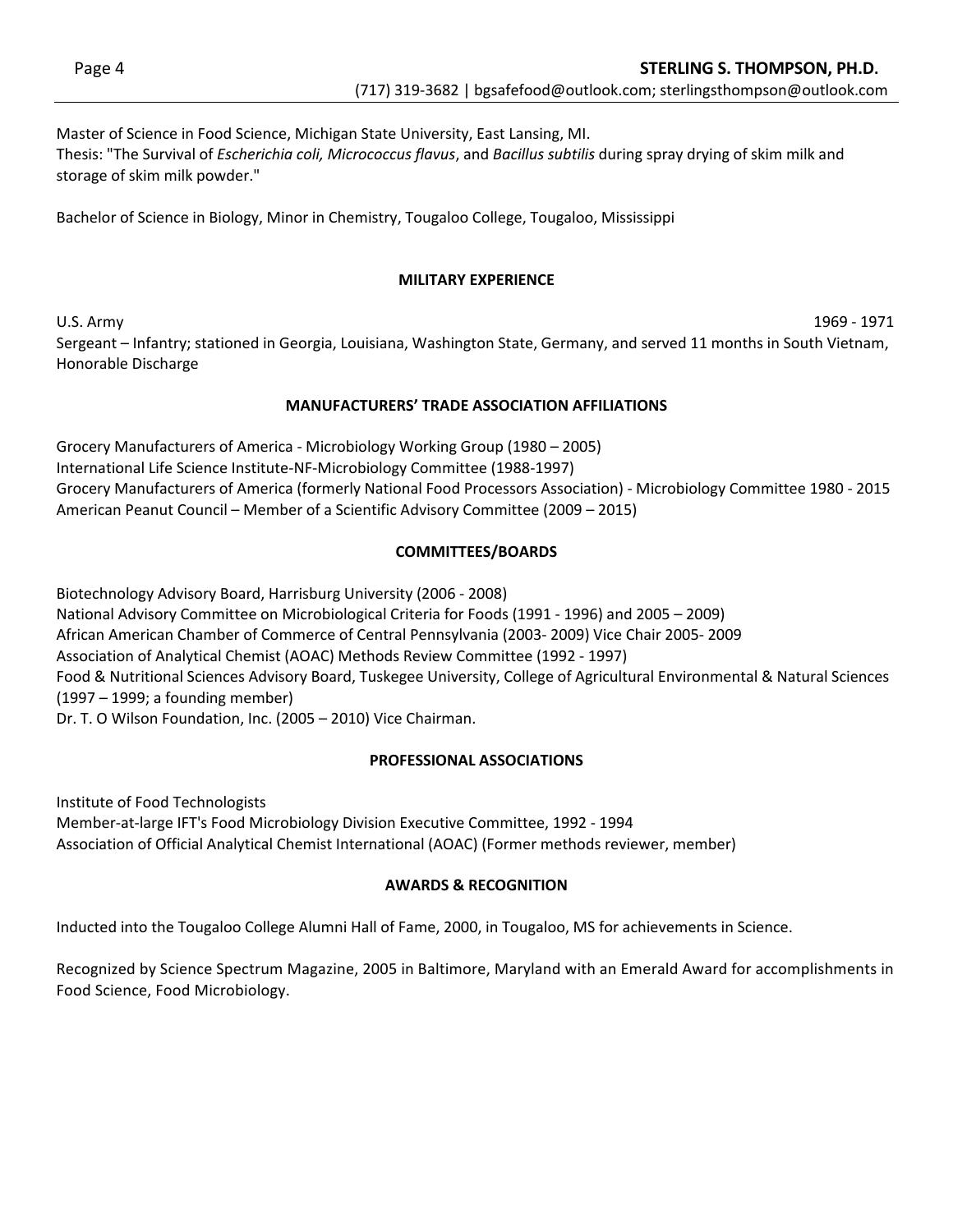### **PUBLICATIONS**

Thompson, S.S., L.G. Harmon and C.M. Stine. 1978. Survival of selected organisms during spray drying of skim milk and storage of nonfat dry milk. J. Food Protection 41:16-19.

Sawyer, C.A., Y.M. Naidu and S.S. Thompson. 1983. Cook/chill food service systems: Microbiological quality and end-point temperature of beef loaf, peas and potatoes after reheating by conduction, convection and microwave radiation. J. Food Protection 46:1036-1043.

Sawyer, C.A., S.A. Biglari and S.S. Thompson. 1984. Internal end temperature and survival of bacteria on meats with and without polyvinylidene chloride wrap during microwave cooking. J. Food Science 49:972.

Muggio, B.N., M.A. Uebersax, G.L. Hosfield and S.S. Thompson. 1985. Characterization and bioconversion of Great Northern Bean blancher effluent. J. Food Science 50:918-921.

Thompson, S. S., Y.M. Naidu and J.J. Pestka. 1985. Ultrastructural localization of an extracellular protease in *Pseudomonas fragi* by using the peroxidase-anti-peroxidase reaction. J. Appl. Environ. Microbial. 50:1038-1042.

Thompson, S.S., Y.M. Naidu and J.J. Pestka. 1985. Relation between extracellular neutral protease production and appearance of bleb-like evaginations in *Pseudomonas fragi*. J. Food Protection 48:1067-1070.

Thompson, S.S. 1994. Cocoa: Post Harvest Practices, Part II. Proceeding of the Forty-Eighth Annual Prod. Conf. Pennsylvania Manuf. Confectioners' Assoc. 124-127.

Okereke, A. and S.S. Thompson. 1996. Induced acid tolerance response confers limited Nisin resistance on *Listeria monocytogenes* Scott A. J. Food Protection 59:1003-1006.

Thompson, S.S., K.M. Miller, A.S. Lopez. 1997. Cocoa and Coffee. In L.R. Beuchat, T. Montville, M. Doyle (ed.), Food Microbiology Fundamentals and Frontiers. American Society for Microbiology.

Thompson, S.S., K.M. Miller, A.S. Lopez. 2001. Cocoa and Coffee. In L.R. Beuchat, T. Montville, M. Doyle (ed.), 2<sup>nd</sup> Edition, Food Microbiology Fundamentals and Frontiers. American Society for Microbiology.

Thompson, S.S., K.M. Miller, A.S. Lopez. 2007. Cocoa and Coffee. In L.R. Beuchat, T. Montville, M. Doyle (ed),  $3^{rd}$  Edition, Food Microbiology Fundamentals and Frontiers. American Society for Microbiology.

The American Peanut Council Scientific Advisory Committee (member). 2009. Good Manufacturing Practices and Industry Best Practices for Peanut Product Manufacturers. Chapter 7, in Good Manufacturing Practices.

Thompson, S.S. Microbiological Spoilage of High-Sugar Products, 2009. In M. Doyle, W. Sperber (ed). Compendium on Microbiology Spoilage. Springer - Life Sciences, New York.

Thompson, S.S., K. Orben, K.T. Hohenthal, T. Mackie, M. Stauffer, L. Post, A. Bodor. 2010. Best Practices for Safe Chocolate Manufacturing. National Confectioners' Association.

Thompson, S. S., K. Miller, A.S. Lopez, N. Camu. Cocoa and Coffee. 2013. In R. Buchanan, M. Doyle (ed), 4<sup>th</sup> Edition. Food Microbiology Fundamentals and Frontiers. American Society for Microbiology.